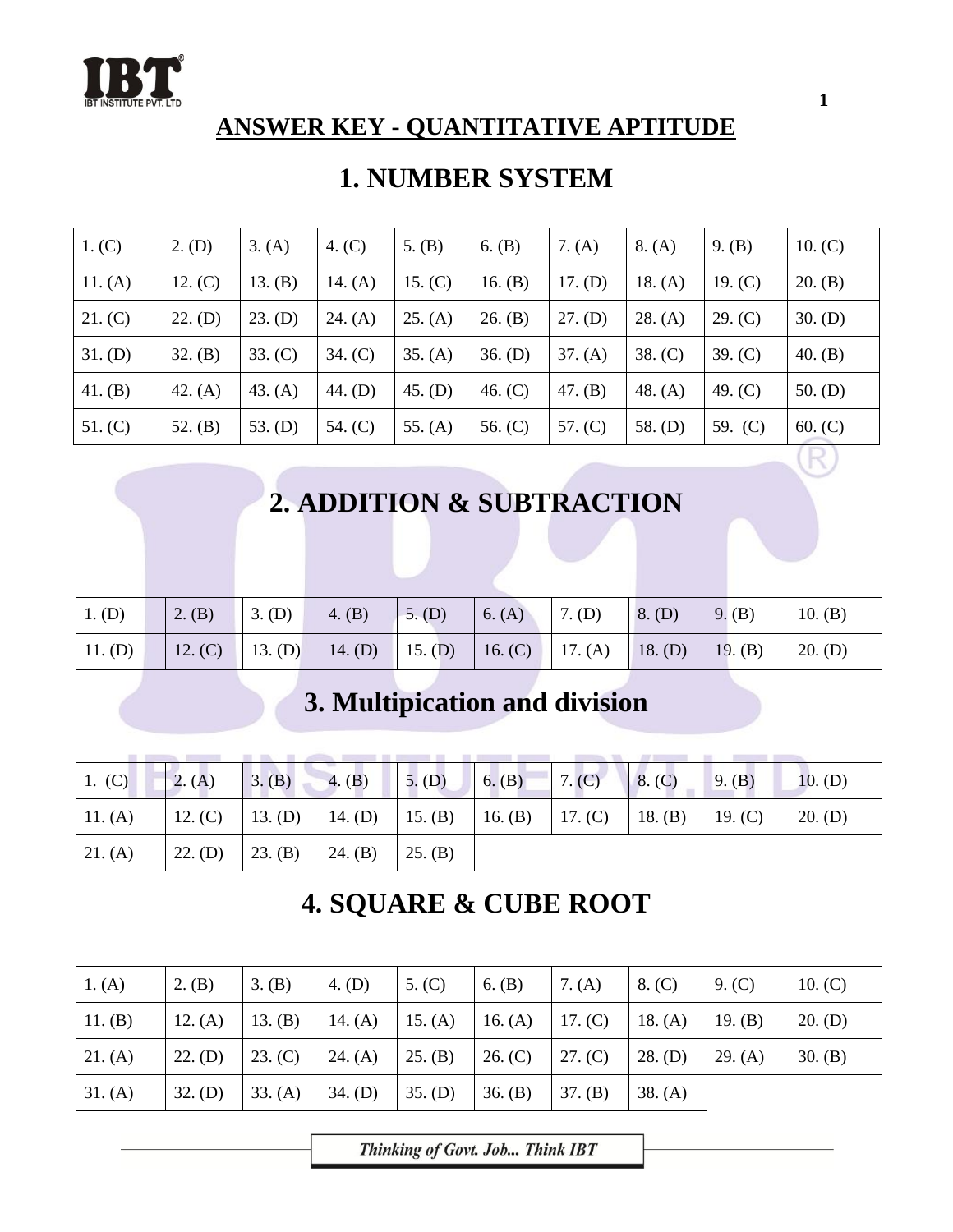

# **05. VBODMAS AND APPROXIMATION**

| 1. $(B)$  | $2.$ (D) | 3. (B)  | 4. (D)    | $5.$ (D)  | 6. (C)    | $7.$ (D)  | 8. (B)    | 9. (D)  | 10. $(C)$ |
|-----------|----------|---------|-----------|-----------|-----------|-----------|-----------|---------|-----------|
| 11. (D)   | 12. (C)  | 13. (D) | 14. $(B)$ | 15. (D)   | 16. $(D)$ | 17. $(B)$ | 18. $(D)$ | 19. (D) | 20. (D)   |
| 21. (A)   | 22. (C)  | 23. (A) | 24. (B)   | $25.$ (D) | 26. (A)   | 27. (C)   | 28. (C)   | 29. (B) | $30.$ (D) |
| $31.$ (D) | 32. (A)  | 33. (A) | $34.$ (D) | 35. (C)   | 36. (A)   | 37. (B)   | 38. (A)   | 39. (D) | 40. $(A)$ |
| 41(D)     |          |         |           |           |           |           |           |         |           |

# **06-QUADRATIC EQUATION**

| 1. (C)  | 2. (E)    | 3. (B)  | 4. (D)    | 5. $(B)$        | 6. (C)    | $7.$ (D) | 8. (E)  | $9.$ (D)  | 10. (B) |
|---------|-----------|---------|-----------|-----------------|-----------|----------|---------|-----------|---------|
| 11. (A) | 12. (B)   | 13. (C) | 14. $(E)$ | 15. (C)         | 16. $(C)$ | 17. (A)  | 18. (E) | 19. $(B)$ | 20. (A) |
| 21. (B) | $22.$ (D) | 23. (C) | $24.$ (D) | $\vert$ 25. (E) | $26.$ (D) | 27. (E)  | 28. (E) | 29. (E)   | 30. (A) |
| 31. (D) | 32. (B)   | 33. (E) | 34. (E)   | 35. (B)         | 36. (C)   | 37. (C)  | 38. (A) |           |         |

# **07-RATIO & PROPORTION**

| 1. (A)         | 2. (C)    | $3.$ (D)  | 4. (D)          | $5.$ (B) | 6. (B)          | 7. (B)    | 8. (C)    | $9.$ (D)  | 10. $(A)$ |
|----------------|-----------|-----------|-----------------|----------|-----------------|-----------|-----------|-----------|-----------|
| $\mid$ 11. (B) | 12. $(C)$ | 13. $(A)$ | 14. (A) 15. (B) |          | 16. (B) 17. (B) |           | 18. (B)   | 19. $(A)$ | 20. (A)   |
| 21. (C)        | 22. (B)   | 23. (C)   | 24. (B)         | 25. (B)  | 26. (C)         | $27.$ (D) | $28.$ (D) | 29. (A)   |           |

# BT INS<sup>08-PERCENTAGE</sup> **VT.LTD**

| 1. (B)  | 2. (C)    | 3. (B)  | 4. $(C)$        | 5. $(B)$ | 6. (B)  | $7.$ (D) | 8. (B)  | 9. $(C)$ | 10. $(A)$ |
|---------|-----------|---------|-----------------|----------|---------|----------|---------|----------|-----------|
| 11.(C)  | 12. $(B)$ | 13. (C) | 14. (A) 15. (D) |          | 16. (B) | 17. (D)  | 18. (A) | 19. (B)  | 20. (C)   |
| 21. (B) | 22. (A)   | 23. (A) | 24. (A)         | 25. (A)  | 26. (C) | 27. (D)  | 28. (A) | 29. (D)  | $30.$ (D) |
| 31. (C) |           |         |                 |          |         |          |         |          |           |

### **09-AVERAGES**

| 1. (A)  | 2. (B)    | 3. (B)    | $4.$ (D)  | $5.$ (D)  | 6. (C)                          | 7. (B)    | 8. (B)    | 9. (B)    | 10. (B) |
|---------|-----------|-----------|-----------|-----------|---------------------------------|-----------|-----------|-----------|---------|
| 11. (A) | 12. $(C)$ | 13. $(C)$ | 14. $(B)$ | 15. (D)   | 16. $(C)$                       | 17. $(B)$ | 18. $(C)$ | 19. $(C)$ | 20. (A) |
| 21. (C) | 22. (C)   | 23. (C)   | 24. (A)   | $25.$ (D) | 26. (B)                         | 27. (A)   | 28. (B)   |           |         |
|         |           |           |           |           | Thinking of Govt. Job Think IBT |           |           |           |         |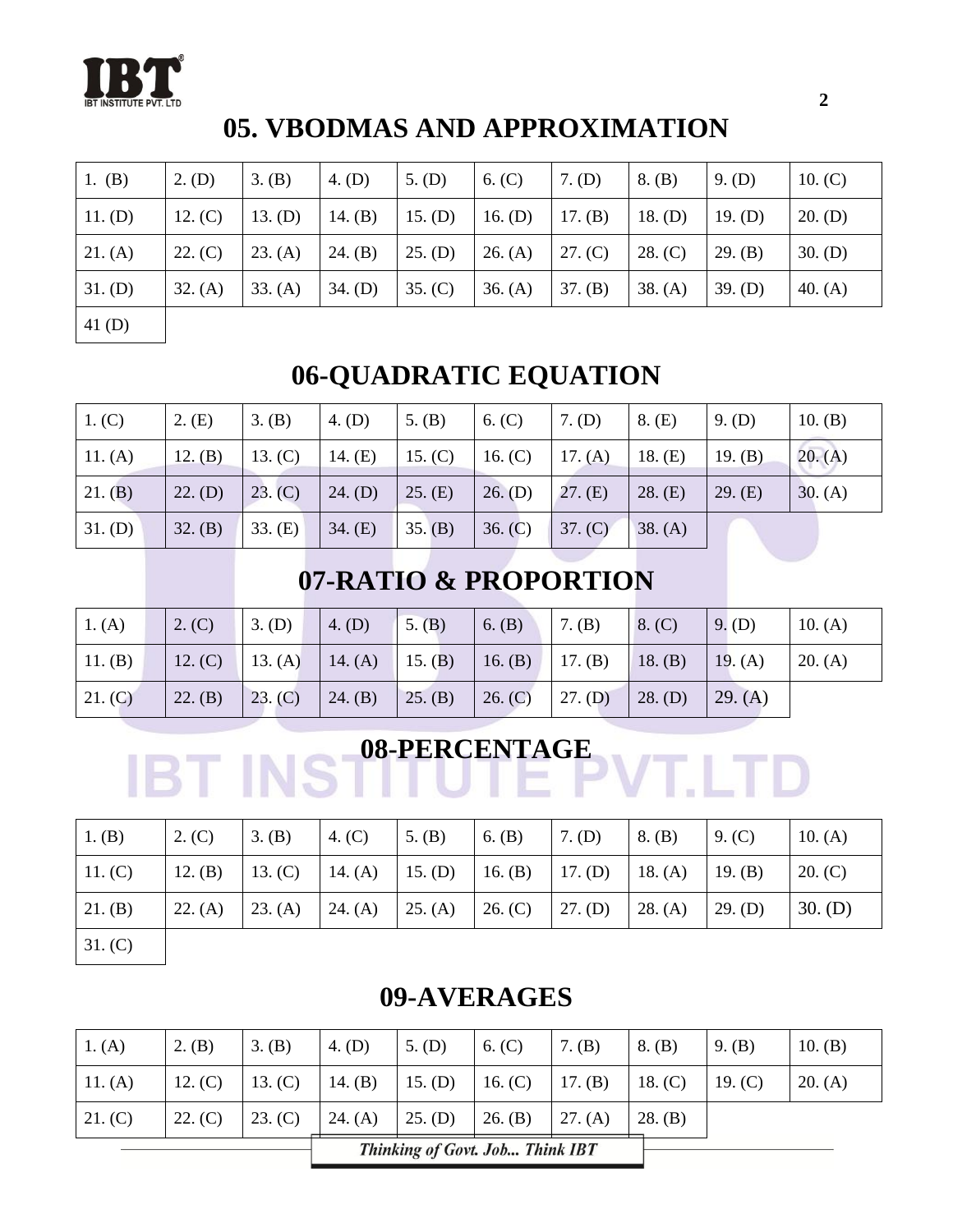

**10-AGES**

| $1.$ (D)                                                                                | $\vert 2.$ (B) | $\vert 3. (A) \vert 4. (B) \vert 5. (B)$ |  | 6. (B) 7. (C) | $\vert 8. (C) \vert$ | $\vert 9. (B) \vert$ | 10. $(A)$ |
|-----------------------------------------------------------------------------------------|----------------|------------------------------------------|--|---------------|----------------------|----------------------|-----------|
| 11. (A)   12. (D)   13. (B)   14. (D)   15. (A)   16. (D)   17. (A)   18. (D)   19. (D) |                |                                          |  |               |                      |                      | 20. (A)   |
| 21. (B)                                                                                 |                | 22. (D)   23. (A)   24. (D)   25. (A)    |  |               |                      |                      |           |

### **11-PROFIT & LOSS**

| $\mid$ 1. (C) | 2. (B)    | 3. (A)  | 4. $(C)$ | 5. $(B)$                    | $6.$ (B)                              | 7. $(A)$  | $8.$ (B) | 9. $(A)$  | 10. (C)   |
|---------------|-----------|---------|----------|-----------------------------|---------------------------------------|-----------|----------|-----------|-----------|
| 11. (A)       | 12. $(B)$ | 13. (D) |          |                             | 14. (C)   15. (C)   16. (B)   17. (D) |           | 18. (B)  | 19. $(A)$ | 20. (C)   |
| 21. (D)       | 22. (B)   | 23. (C) |          | 24. (B)   25. (A)   26. (B) |                                       | $27.$ (D) | 28. (C)  | 29. (D)   | $30.$ (D) |
| 31. (A)       | 32. (D)   | 33. (C) | 34. (A)  |                             |                                       |           |          |           |           |

### **12-PARTNERSHIP**

| $1.$ (D)  | 2. (A)  | 3. (D)    | 4. $(A)$        | $5.$ (D) | $6.$ (D)        | 7. (A)  | $8.$ (D)  | 9. (A)    | 10. (D) |
|-----------|---------|-----------|-----------------|----------|-----------------|---------|-----------|-----------|---------|
| 11. (A)   | 12. (D) | $13.$ (D) | 14. (C) 15. (C) |          | 16. (A) 17. (B) |         | 18. (C)   | $19.$ (D) | 20. (A) |
| $21.$ (D) | 22. (B) | $23.$ (D) | 24. (C)         | 25. (C)  | $26.$ (D)       | 27. (B) | $28.$ (D) | 29. (C)   | 30. (B) |

# **13-SIMPLE & COMPOUND INTEREST**

| $1.$ (B)  | $2.$ (D)  | 3. (C)    | 4. $(B)$  | 5. (C)    | 6. (C)    | 7. (B)    | 8. (A)    | $9.$ (D)  | 10. (B)   |
|-----------|-----------|-----------|-----------|-----------|-----------|-----------|-----------|-----------|-----------|
| 11. $(B)$ | 12. (D)   | 13. $(C)$ | 14. $(A)$ | $15.$ (D) | 16. $(C)$ | 17. $(A)$ | 18. $(B)$ | 19. $(A)$ | 20. (C)   |
| 21. (B)   | 22. (C)   | 23. (C)   | 24. (A)   | 25. (B)   | 26. (C)   | $27.$ (D) | $28.$ (D) | 29. (B)   | 30. (A)   |
| $31.$ (D) | $32.$ (D) | 33. (A)   | 34. (C)   | $35.$ (D) | $36.$ (D) | 37. (B)   | $38.$ (D) | $39.$ (D) | 40. $(A)$ |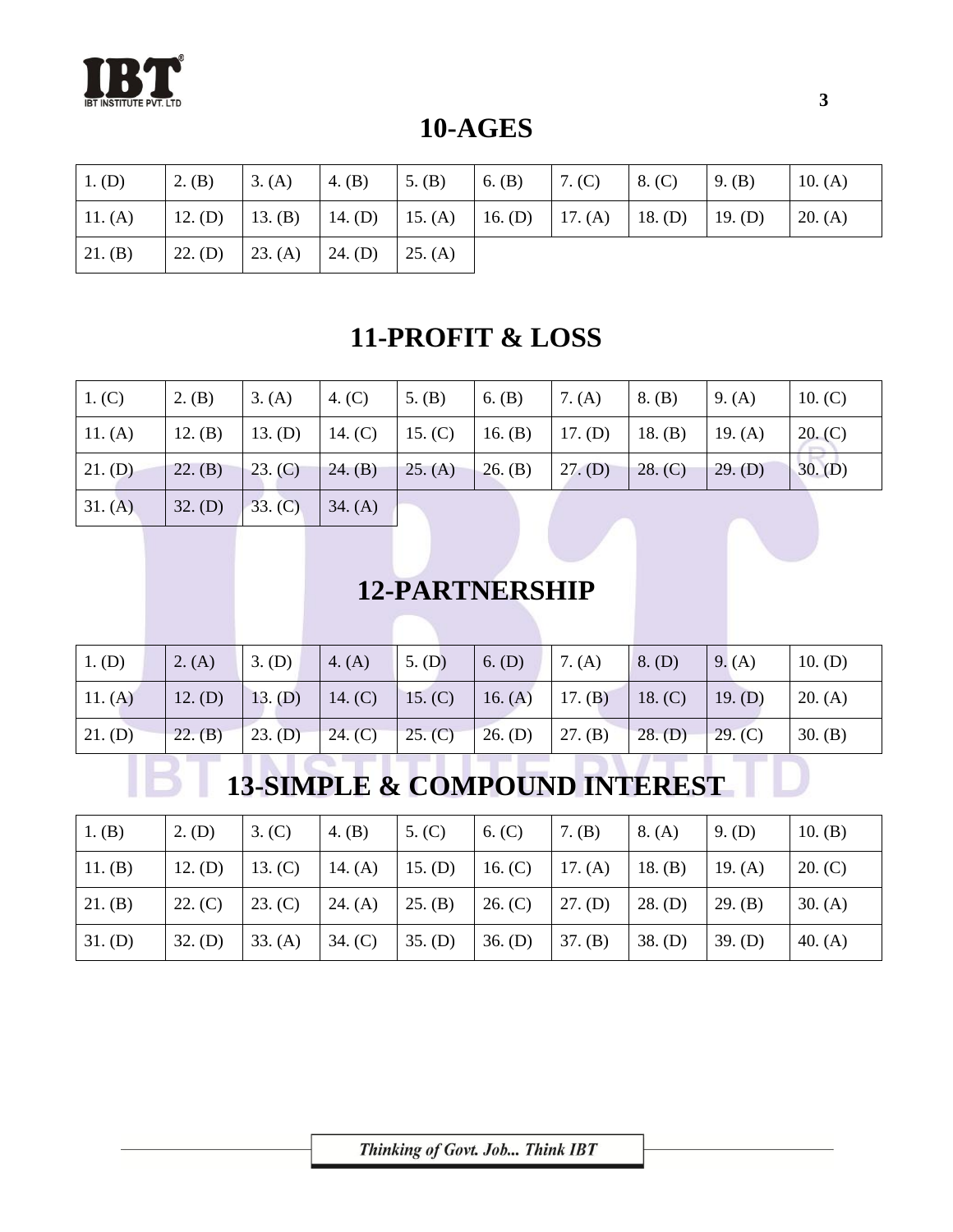

# **14-MIXTURE & ALLIGATION**

| 1. $(B)$  | 2. (C)  | 3. (C)  | 4. $(A)$  | 5. $(B)$  | 6. $(A)$  | 7. $(C)$ | $8.$ (D) | 9. (C)  | 10. $(B)$ |
|-----------|---------|---------|-----------|-----------|-----------|----------|----------|---------|-----------|
| $11.$ (B) | 12. (A) | 13. (C) | 14. $(A)$ | $15.$ (D) | 16. $(A)$ | 17. (D)  | 18. (B)  | 19. (B) | 20. (A)   |
| 21. (C)   | 22. (C) | 23. (D) | 24. $(A)$ | 25. (A)   | 26. (A)   | 27. (C)  | 28. (B)  | 29. (B) | 30. (B)   |
| 31. (C)   |         |         |           |           |           |          |          |         |           |

### **15-TIME & WORK**

| $\mid$ 1. (D) | 2. (C)  | 3. (D)  | 4. (A)          | $\vert$ 5. (C) | 6. $(B)$                                                  | 7. (C)    | $8.$ (B) | 9. (C)  | 10. $(B)$ |
|---------------|---------|---------|-----------------|----------------|-----------------------------------------------------------|-----------|----------|---------|-----------|
| 11. (C)       |         |         |                 |                | 12. (B)   13. (B)   14. (A)   15. (A)   16. (D)   17. (D) |           | 18. (B)  | 19. (A) | $20.$ (D) |
| 21. (A)       | 22. (B) | 23. (A) | 24. (B) 25. (D) |                | $26.$ (D)                                                 | $27.$ (D) | 28. (A)  | 29. (D) |           |

### **16-PIPES & CISTERN**

| 1. (A)  | 2. (C) | 3. (D)          | 4. $(C)$                                        | 5. (B)  | $6.$ (D) | 7. (A) | $8.$ (D) | $\vert 9. (C) \vert$ | 10. (C) |
|---------|--------|-----------------|-------------------------------------------------|---------|----------|--------|----------|----------------------|---------|
| 11.(C)  |        |                 | 12. (B) 13. (D) 14. (C) 15. (C) 16. (B) 17. (B) |         |          |        | 18. (C)  | 19. (B)              | 20. (C) |
| 21. (D) |        | 22. (A) 23. (C) | 24. (C)                                         | 25. (C) |          |        |          |                      |         |

# **17-TIME & DISTANCE**

| $1.$ (D)  | $2.$ (D)  | 3. (B)  | 4. (A)          | 5. (C)  | 6. (B)  | 7. (B)  | 8. (C)  | 9. (A)  | 10. $(C)$ |
|-----------|-----------|---------|-----------------|---------|---------|---------|---------|---------|-----------|
| 11. (B)   | 12. (B)   | 13. (A) | 14. (A) 15. (D) |         | 16. (A) | 17. (C) | 18. (D) | 19. (B) | $20.$ (D) |
| $21.$ (D) | 22. (A)   | 23. (A) | $24.$ (D)       | 25. (B) | 26. (E) | 27. (A) | 28. (C) | 29. (C) | 30. (C)   |
| $31.$ (D) | $32.$ (D) | 33. (B) | 34. (A)         | 35. (B) |         |         |         |         |           |

### **18- Trains**

| 1. (A)  | 2. (B) | 3. (B)                                                              | 4. (B) | $\vert 5.$ (B) | 6. (D) | $7.$ (D) | 8. (D) | (9. (B) | 10. $(A)$ |
|---------|--------|---------------------------------------------------------------------|--------|----------------|--------|----------|--------|---------|-----------|
| 11. (C) |        | 12. (D)   13. (A)   14. (D)   15. (D)   16. (C)   17. (D)   18. (C) |        |                |        |          |        | 19. (A) | 20. (C)   |